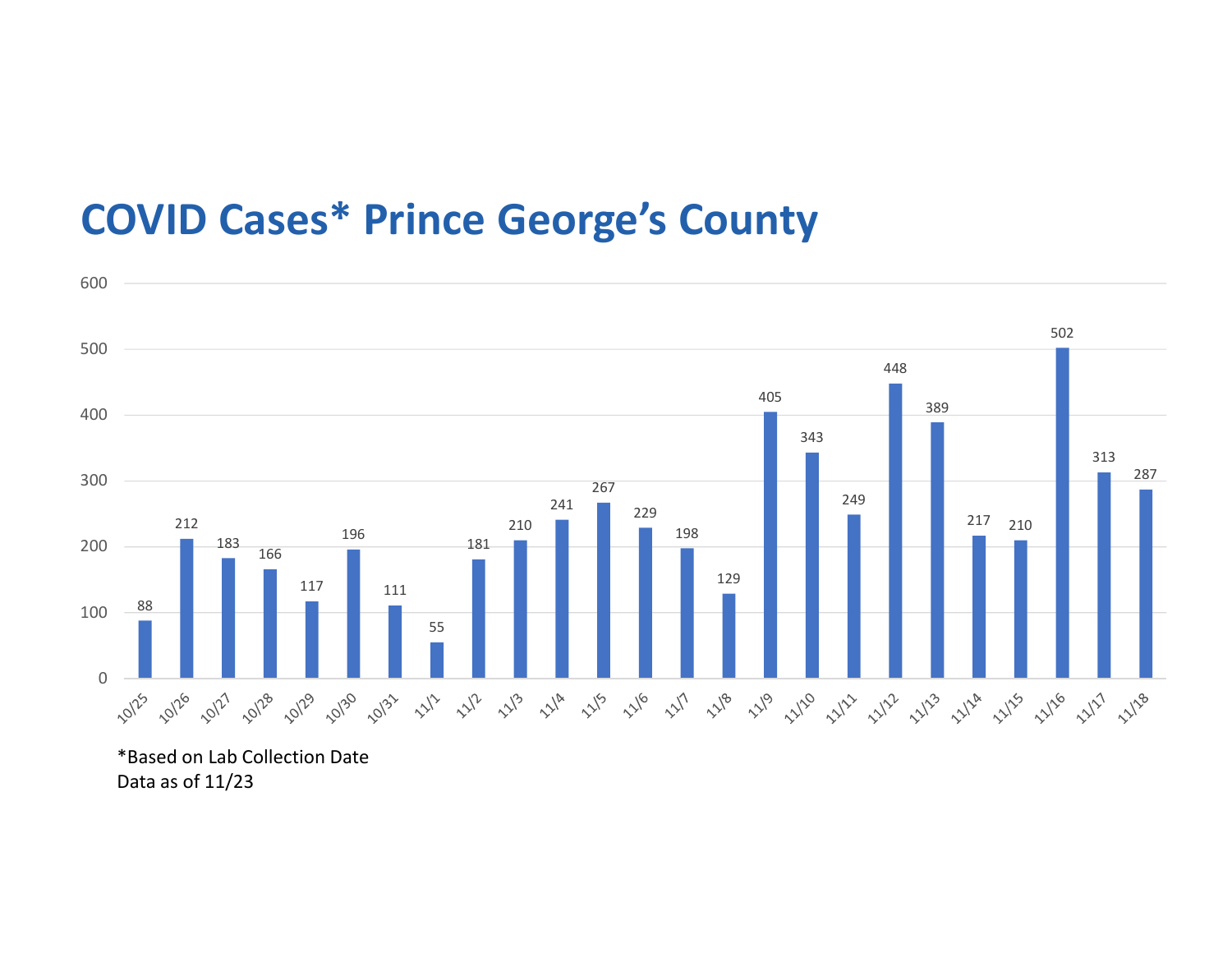## COVID Average Daily Case Rate\* (last 14 days)

Prince George's County Average New Cases per 100,000 population



\*Based on Lab Collection Date Data as of 11/23